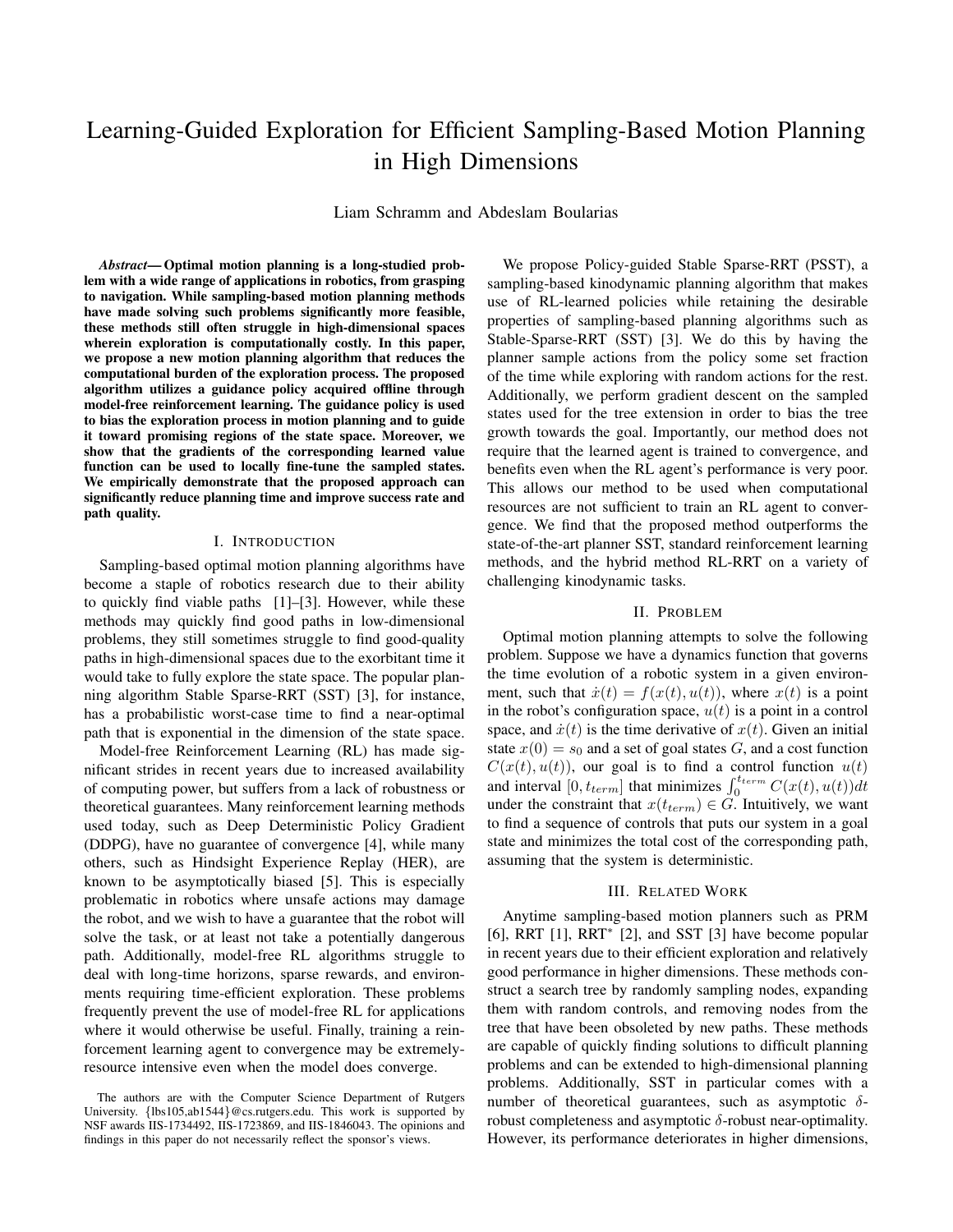as its worst-case performance is exponential in both the dimensionality of the state-space and the action space.

Sampling-based planning methods often attempt to minimize their search time through the use of heuristics. Several methods, such as Informed RRT\* [7], BIT\* [8], and RABIT\* [9] use heuristics to select where points in the space should be sampled from, in order to reduce the size of the search space. However, this type of selective sampling is not always possible for problems with more complex dynamics. The geometric bound used by these methods (sampling only within the ellipse where it is possible for the optimal path to lie) is only usable when there is a known lower bound on the cost between two points, which is a constant multiple of Euclidean distance. This bound may form only a loose bound, and may not be known for arbitrary dynamics.

Another common approach to solving optimal motion problems is model-free reinforcement learning. Reinforcement learning can solve many planning problems in robotics, such as grasping  $[5]$ ,  $[10]$ – $[18]$  and navigation  $[19]$ . These methods often scale well to very high-dimensional problems such as Atari [20] and Go [21]. A number of recent methods have also explored methods that attempt to integrate modelfree RL with model-based planning methods [22]. For example, Temporal Difference Models (TDMs) [23] predict the displacement vector from the goal state after  $t$  steps, and train a policy to minimize the norm of that displacement vector. Universal Planning Networks (UPNs) [24] learn a dynamics model for planning in a latent space, then optimize actions directly with gradient descent in the latent space.

Several methods have been proposed that use machine learning to augment sampling-based motion planning. Arslan and Tsiotras [25] use an adaptive approach to predict if a given sample is collision-free and whether it is likely to improve on the current best path. They use this method to reduce the number of collision checks needed during planning and focus the search on promising regions of the state space. Ichter, Harrison, and Pavone [26] learn a conditional variational autoencoder to generate samples that are likely to lie near the optimal path. They find that their sampling method is able to significantly reduce the number of samples needed by focusing the search to regions of state space where near-optimal paths are likely to occur.

BELT [27] proposes a planning method for using using learned policies to form plans over multiple sequential tasks. This approach uses an imitation-learned goal-conditioned policy together with a classifier that predicts if the point is efficiently reachable. They propose a sampling-based planning algorithm which is similar to performing RRT in a space of task manipulations. The BELT algorithm differs from our proposed method in a number of ways, but most significantly in that BELT uses human demonstrations to train its policy, as opposed to learning them from scratch.

RL-RRT [28] is likely the work most closely related to our approach. It attempts to improve the performance of the sampling-based motion planning algorithm RRT by biasing the sampled control sequences toward ones that avoid collisions. It does this by first training an obstacle-aware policy and a time-to-reach function that is used to estimate whether a given sampled point is reachable. The algorithm then samples points until it finds one that is reachable by the policy, and uses the policy to sample a control sequence that reaches that point. The authors demonstrate that this approach significantly improves both the planning time and path quality of discovered paths compared to SST on several 2D environments.

# IV. PROPOSED ALGORITHM

The proposed Policy-guided SST (PSST), explained in Algorithm 1, is a kinodynamic motion planning algorithm that leverages reinforcement learning to improve convergence of the original SST algorithm [3]. The SST algorithm iteratively builds a nearest-neighbor graph  $G$  that sparsely covers the state space, while taking into account the dynamics transition function  $f$  and the presence of obstacles when connecting neighbors together. Due to space constraints, we omit here details related to the original algorithm [3] and focus only on our main contribution, which is related to how states and actions are sampled in the first place. We show in Section V that learning-driven samples lead to dramatic improvements over the original SST.

Offline, we use goal-conditioned reinforcement learning to learn two sub-optimal policies,  $\pi$  and  $\tilde{\pi}$ , one to move to arbitrarily chosen states, and one to move to arbitrary goals. The only difference between these two policies is that  $\pi$  is trained to navigate to a point in the original state space (e.g. position and orientation), whereas  $\tilde{\pi}$  is trained to navigate to goals defined in a subspace (e.g, position only). This distinction is important for applications such as object manipulation, where a task may be defined as "Move the object to location  $x$ ", and the goal specifies nothing about the position of the robotic arm. Although these policies may be learned by any model-free reinforcement learning algorithm, we opt to train both policies using Soft Actor Critic [29] with Hindsight Experience Replay [5]. Unlike the standard implementation of SAC, we do not set the policy to be deterministic at runtime in order to encourage exploration in the planner. We then use these policies to modify the SST algorithm in two ways. Instead of using purely random actions, during each expansion we randomly select a policy from  $\pi$ ,  $\tilde{\pi}$ , and a uniform random policy to draw actions from (function RLProp, called in line 7 of Algorithm 1). Additionally, when sampling points to guide the growth of the tree, we perform gradient descent on the sampled points in order to bias the tree towards the goal region (function Gradient Descent Sampling, called in line 5 of Algorithm 1). We will show in Section V that the proposed algorithm finds near-optimal solutions in several robotic domains even when the guidance policies  $\pi$  and  $\tilde{\pi}$ are significantly sub-optimal due to limited training time. Thanks to the use of the state transition function  $f$  in the online planning process, we also show that  $\pi$  and  $\tilde{\pi}$  can be trained offline in a domain that is substantially different from the test domain.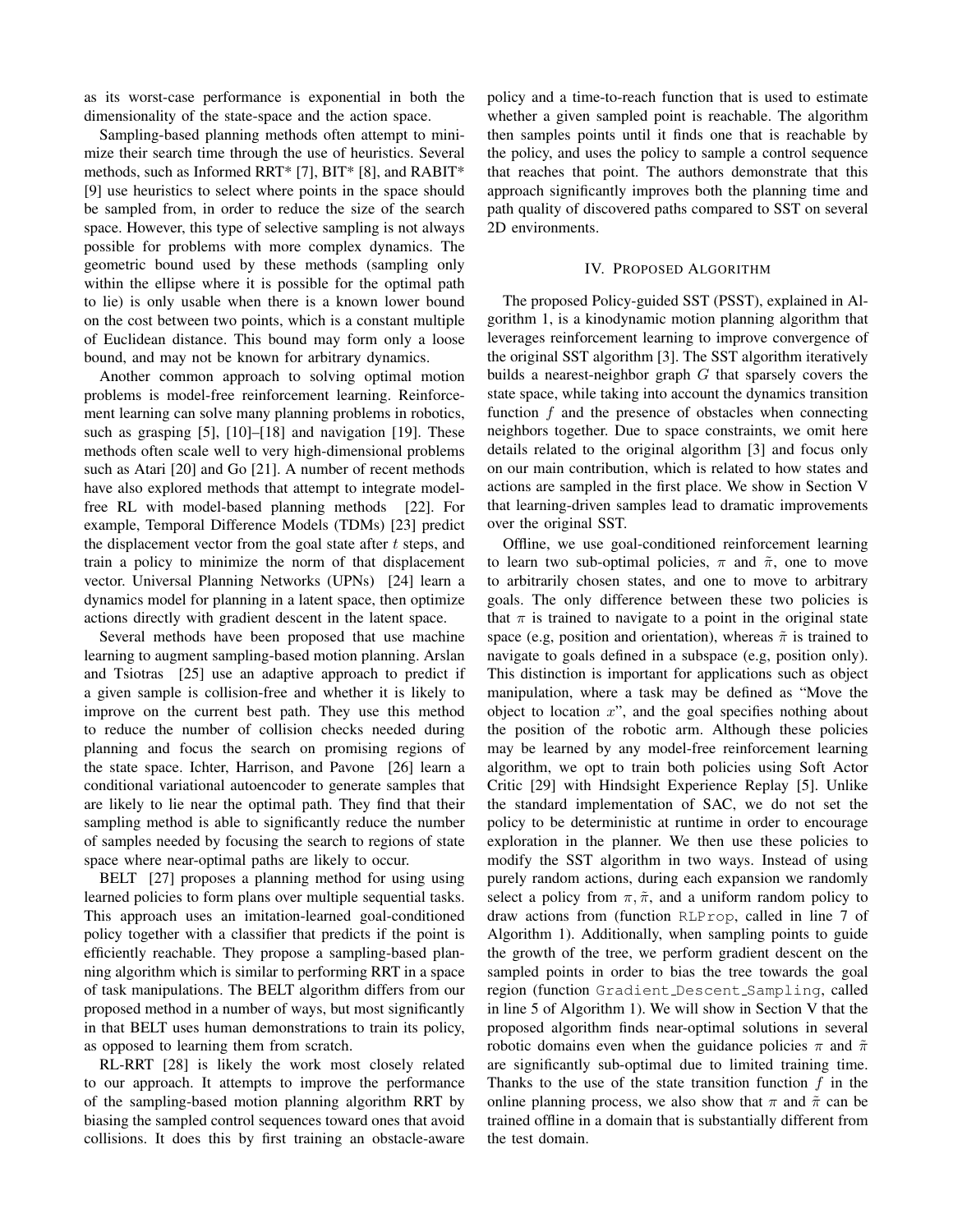The algorithm for expanding the search tree then works as follows; We randomly sample a point  $S$  in the state space. We then perform a random number of gradient descent steps on S with respect to  $-Q(S, \tilde{\pi}(S), g)$  to find a new point  $S'$ , where g is the goal, Q is the value function of a pretrained agent, and  $\tilde{\pi}$  is the policy of a pre-trained agent.



select from the We nearest-neighbor graph the lowest cost node  $x$ within a radius  $\delta$  of S'. If there are no nodes within  $\delta$ , we instead take the nearest neighbor as  $x$ . We then randomly select one of three policies to expand  $x$ ; a random state-conditioned policy  $\pi(\cdot, S')$ that attempts to reach  $S'$ , and goalconditioned policy  $\tilde{\pi}(\cdot, q)$ that attempts to reach the goal, and a purely random policy that just selects a random action from a uniform distribution. We expand  $x$  by rolling out the policy for a random number of steps in the range  $(0, t_{max})$  to obtain

a new state  $x_{new}$ . The new node is then added to the planning tree using the same algorithm for adding new nodes and deleting old ones described in SST [3]. The described algorithm is layed out in Figure 1

## A. Action Sampling

We replace SST's uniform random control sampling with sampling from a mixture of these policies, using random controls, the goal-conditioned policy  $\tilde{\pi}$ , and the state-conditioned policy  $\pi$ . Like RL-RRT, the state-conditioned policy attempts to reach the sampled point to which the current node is a nearest neighbor, while the goal-conditioned policy always tries to reach the goal region, defined as a point in a subspace of the original state space. Note that the goal is an input of policy  $\tilde{\pi}$ , which is trained offline with HER [5] to aim for any given goal region, even though  $\tilde{\pi}$  is sub-optimal.

The motivation for the use of two distinct policies is to guarantee a certain density of both efficient exploration and efficient exploitation. RL-RRT demonstrated that learning to navigate towards random points is an effective exploration strategy. However, we were concerned that in high dimensions the probability of sampling a point near a goal state decays exponentially to zero, and in some tasks it is not trivial to sample the goal state directly (e.g. grasping). Thus, the purpose of the goal-conditioned policy is to navigate directly to the goal once the goal becomes reachable from the tree. Figure 2 visualizes the different kinds of expansions used by the proposed method. In the case where the goal space and state space are the same, the same neural network may be used for both  $\pi$  and  $\tilde{\pi}$ , saving training time.



Fig. 2. The three kinds of node expansions in PSST - Goal seeking (left), random-state-seeking (center), and random (right). The task is to navigate from start (red) to goal (green). The blue path denotes the expansion of the current node using the selected policy. Sampling from a mixture of policies allows PSST to efficiently trade off between exploration and exploitation. Random-state-seeking expansions utilize a Voronoi bias to efficiently reach new regions of state space while avoiding obstacles, while goal-seeking expansions encourage the tree to grow towards the goal.

#### **B.** State Sampling with Gradient Descent

Secondly, we propose drawing samples from the uniform random distribution over the state space, and then performing gradient descent on the sampled points before connecting them to their nearest neighbors in the search graph. The motivation for this is that many interesting problems have no simple way of sampling from the set of reachable goal states. By sampling random states and then moving them closer to the goal by performing gradient descent on an RLlearned value function, we can bias the growth of the search tree towards goal states without an explicit goal-sampler.

Since the policy and value functions are both neural networks, it is simple to calculate the gradient of the value  $\nabla_s Q(s, \pi(s), g)$  with respect to the state s with backpropagation. We sample the number of gradient descent steps to take from a geometric distribution with stopping probability  $\theta$  and subtract one  $(n \sim \text{Geom}(\theta) - 1)$ . This ensures that we always retain at least a  $\theta$  chance of taking 0 gradient descent steps. Thus a portion  $\theta$  of the samples are drawn from the uniform random distribution, which means we retain all the asymptotic-sampling properties of SST. It also ensures that for any sampled point, we have a lower-bounded chance of converging to within  $\epsilon$  of the local minimum for any  $\epsilon$ . If the minimum of the learned value function is in a goal state (which is very likely as these are terminal states with maximum reward), then we have a lower-bounded chance of sampling arbitrarily close to the goal state. We expect this approach to be most useful in high-dimensions, where the proportion of goal-states to the total volume may become extremely small. As we can see from Figure 3, performing gradient descent on the value with respect to the state increases the density of sampled points near the goal. The more gradient descent steps are performed, the greater the likelihood that the search tree will expand the node closest to the goal. Thus we can see the average number of gradient descent steps acts as a greediness parameter, in that it determines how aggressively the search will focus on points near the goal.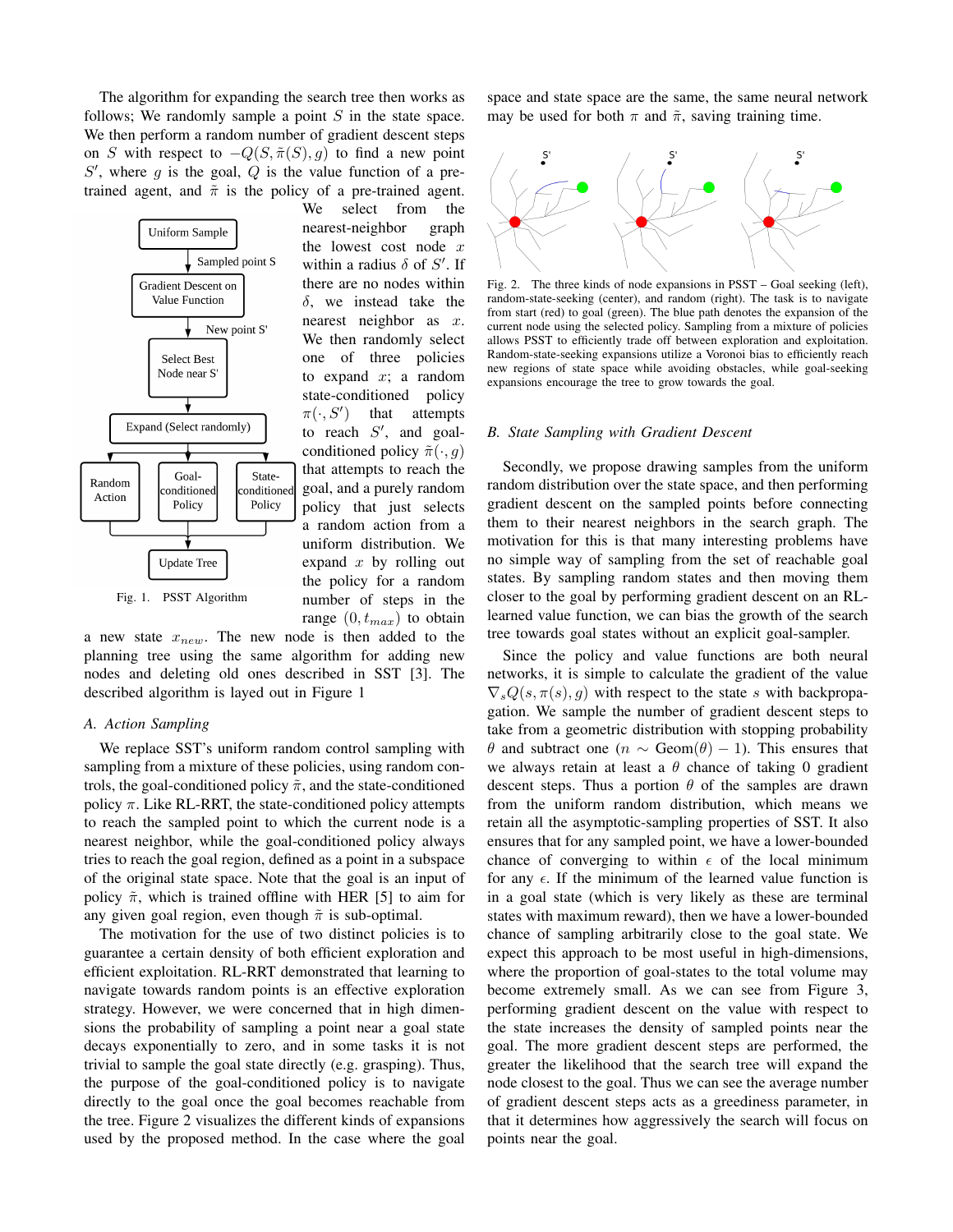

Fig. 3. Distribution of sample points after 0 (left) and 3 (right) gradient descent steps. Sampled points (blue dots) move towards the goal (green circle) as more gradient descent steps are performed, focusing the search on the goal region

Gradient descent on the sampled states is performed by using the Q-value function of policy  $\tilde{\pi}$  learned offline through HER. Using the standard notation for goal-conditioned reinforcement learning, we represent  $Q(s, a, g)$  as a neural network that takes as inputs a starting state  $s$ , an action  $a$ , and a goal state  $g$  and returns a Q-value. By using the back-propagation algorithm, the gradient  $\nabla_s Q(s, a, g)$ is computed analytically and used to push sampled states s toward the goal ( $s \leftarrow s + \alpha \nabla_s Q(s, a, g)$ ). Here again, learned function Q and its gradient  $\nabla_s Q(s, a, g)$  are generally inaccurate due to limited training time, and yet significantly improve SST by pointing to the direction of the goal state.

**Function** RL\_Prop  $(x_{selected}, x_{target}, f, g, \pi, \tilde{\pi}, t_{max}, \epsilon_{rand},$  $\epsilon_{policy}$ ):  $t_{prop} = SampleUniform(0, t_{max})$ Randomly select policy to use as  $\pi_{sample}$ .  $P(\pi_{sample} = \pi(., x_{target})) = \epsilon_{policy}.$  $P(\pi_{sample} = random) = \epsilon_{rand}.$  $P(\pi_{sample} = \tilde{\pi}(. , g)) = 1 - (\epsilon_{policy} + \epsilon_{rand}).$ return  $x_{new}$  $x_{selected}$  $\sum_{t=0}^{t_{prop}} f(x(t), \pi_{sample}(x(t))) \delta t$ 

**Function** Gradient Descent Sampling  $(g, Q, \alpha, \theta)$ :  $n = SampleGeometric(\theta) - 1$  $s = SampleRandomState()$ **for**  $i = 0$ ;  $i < n$ ;  $i = i + 1$  **do**  $s \leftarrow s + \alpha \nabla_s Q(s, a, g)$ ; // Perform gradient descent on the (negative) value function return  $s$ 

## V. EXPERIMENTAL RESULTS

We evaluate our method on a variety of challenging tasks, including two 2D kinodynamic planning problems and four tasks with the Fetch Robot arm simulated in MuJoCo. We also test on a modified version of each of the 2D environments, aimed at showing that the RL agent continues to be useful to the planner even when distributional shift causes the agent's performance to suffer.

All experiments (including both model training and planning) were performed on an Alienware Aurora-R9, with 8 i7 CPU cores. The GPU was not used for model training, as CPU parallelization proved to be more efficient. All RL agents were trained with SAC, using a 4-layer network with hidden width of 256 for both policy and critic networks, a learning rate of .001, and an entropy regularization term of

## Algorithm 1: Policy-Guided SST (PSST)

- **Inputs :**  $x_0$ , the initial state;  $g$ , a goal state;  $\epsilon$ , a success threshold;  $Q(s, a, g)$ , a value function;  $\alpha$ , a step-size for the gradient descent;  $\theta$ : a stopping probability for a geometric distribution over the number of gradient-descent steps;  $f$ , a state transition function;  $\pi$ , a goal-conditioned policy;  $\tilde{\pi}$ , a goal-conditioned policy in the subspace of the goal constraints;  $t_{max}$ , maximum expansion length;  $\epsilon_{rand}$ , probability of random expansions;  $\epsilon_{policy}$ , probability of  $\pi$ -guided expansions; **Output:**  $(x_0^*, \mu_0^*, \ldots, x_{t_{term}}^*, \mu_{t_{term}}^*)$  a path of states-actions that satisfies  $||x^*_{t_{term}} - g|| \leq \epsilon$ ;  $1 \; V_{active} \leftarrow x_0, V_{inactive} \leftarrow \emptyset, V \leftarrow$  $(V_{active} \cup V_{inactive}) \tE \leftarrow \emptyset, G = \{V, E\}$  $s_0 \leftarrow x_0, s_0.rep = x_0, S \leftarrow \{s_0\};$ 2 for N iterations do  $s_{sample} \leftarrow$ Gradient\_Descent\_Sampling  $\mathbf{3}$  $(g, Q, \alpha, \theta)$  $x_{selected} \leftarrow$  Best Near $(V_{active}, s_{sample}, \delta_{BN})$  $\overline{\mathbf{4}}$  $x_{new} \leftarrow \text{RL-Prop}(x_{selected}, s_{sample}, f, g,$ 5  $\boldsymbol{6}$  $\pi, \tilde{\pi}, t_{max}, \epsilon_{rand}, \epsilon_{policy})$ if CollisionFree( $x_{selected} \rightarrow x_{new}$ ) then  $\overline{7}$  $\bf 8$ if Is\_Node\_Locally\_the\_Best( $x_{new}, S, \delta_s$ ) then  $V_{active} \leftarrow V_{active} \cup \{x_{new}\};$ 9  $E \leftarrow E \cup \{x_{nearest} \rightarrow x_{new}\};$ 10 Prune\_Dominated\_Nodes 11  $(x_{new}, V_{active}, V_{inactive}, E)$ 12 Return the path with the minimum cost from  $x_0$  to g
	- in constructed graph  $G$ ;

0.01. 50 trials were run on all environments. As one of our main objectives is demonstrating that the proposed method PSST works well with suboptimal policies, we do not train all policies to convergence.

We compare our method to two baselines. Since our method requires some degree of training before planning begins, we decided it would be unfair to compare to SST directly. Instead, as a baseline we run both SST and the pre-trained goal-conditioned RL policy and take the better solution. We can therefore take improvements over this baseline to be a result of our method, and not a result of the RL policy alone outperforming SST. We also compare to RL-RRT [28]. In all experiments, the RL-RRT policy is trained for the same amount of time PSST's policy is.

We aim to answer two main questions about the proposed method. Firstly, does it outperform SST and pure reinforcement learning methods on challenging tasks? We test on an obstacle-based navigation problem and several difficult object-manipulation problems to measure the proposed method's effectiveness. Secondly, how good does the learned policy need to be in order for our method to see noticeable improvement over SST and pure reinforcement learning methods? We evaluate by examining how PSST's performance changes as the reinforcement learning agent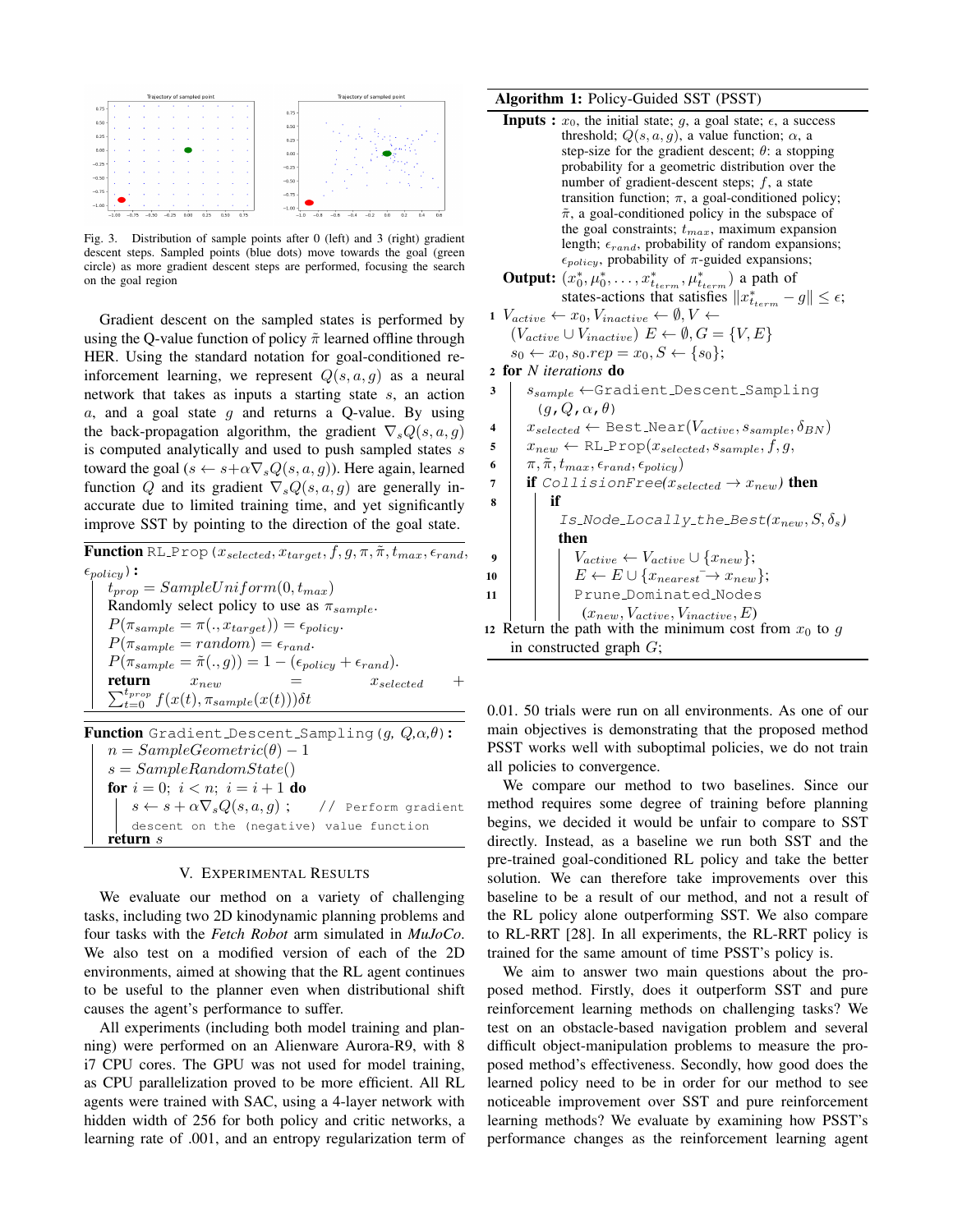is trained, as well as its performance when the policy is trained on one environment, and then transferred to a similar environment.

## A. Obstacle Maze task

Similar to the RL-RRT test environments [28], we train agents to navigate a two-dimensional area and reach a goal without colliding with obstacles. Each agent observes its position and 16 laser rangefinder sensors that inform it of the locations of obstacles. This environment is a modification of the Limited-Range-2D environment in gym-extensions [30]. 1000 iterations are allowed for planning.



Success rates and path cost on 2D obstacle environment. SST is  $Fig. 4.$ competitive with PSST on success rate, but PSST outperforms it on path  $cost$ 

We find from Figure 4 that while PSST only slightly outperforms the better of SST and pure RL in terms of success rate, it reduces the average path cost by nearly 20%.

### **B.** Fetch Robot tasks

Lastly, we test our algorithm on a series of challenging object manipulation tasks with a simulated Fetch robot arm. The tasks are as follows:

FetchPush: Use a robotic arm to push a block to a desired location. FetchPickAndPlace: Use a robotic arm to pick up an object from a table and move it to a desired point in space. FetchSlide: Use a robotic arm to slide an object across a table so that it stops at the desired point



Success rates on Fetch robot arm environments. The proposed Fig. 5. method PSST performs best on all tasks

We find that in all Fetch tasks, PSST (proposed) outperforms both RL-RRT and the better of SST and the baseline RL agent. Additionally we find that PSST delivers paths of comparable or better quality than the other methods. We hypothesize that this improvement is due in part to the improved exploration ability of PSST. PSST benefits from the Voronoi bias of SST, however the policy's tendency to select actions that move towards the goal (even when imperfectly) and the similar tendency of gradient descent sampling helps to focus the search on the region of space that is likely to contain good paths. We attribute the gap in performance between RL-RRT and PSST primarily to the difference in the dimensionality of the goal space. RL-RRT's goal sampling attempts to reach a specific point in a high-dimensional (here, 30+ dimensions) state space, while PSST's goal sampling attempts to reach a 3 dimensional goal, which is much easier to achieve.

# C. 2D Environments

We examine two 2D kinodynamic planning problems.

**Simple 2D:** This environment is a simple two-dimensional double-integrator control problem with no friction. The state is 4-dimensional, including the agents position and velocity. The robot controls its acceleration vector directly, and is attempting to reach a given position. 500 iterations are allowed for planning.

Asteroids: This problem is similar to the Atari game "Asteroids". The state is 5-dimensional, including position, velocity, and rotation. The robot controls its rotation and forward/backward acceleration to reach a given position. It experiences drag proportional to its velocity. 500 iterations are allowed for planning.

Since all three compared methods are able to solve this problem with close to a  $100\%$  success rate, we focus on the solution quality instead, measured in the number of steps required to reach the target.



Fig. 6. Performance on 2D environments. RL finds the optimal solution for these problems

As we can see, the reinforcement learning policy is able to produce a near-optimal solution that is difficult to outperform with a planner. Next, we explore how the the proposed method PSST behaves when this the optimal solution is changed due to distribution shift.

# D. 2D Environments under distribution shift

Here, we introduce two changes to the 2D environments. Controls become less responsive as the agents move away from the center of the work space, to a minimum of .05 times the original control vector. Additionally, controls are biased slightly off-center by  $1/10$ th of the maximum control,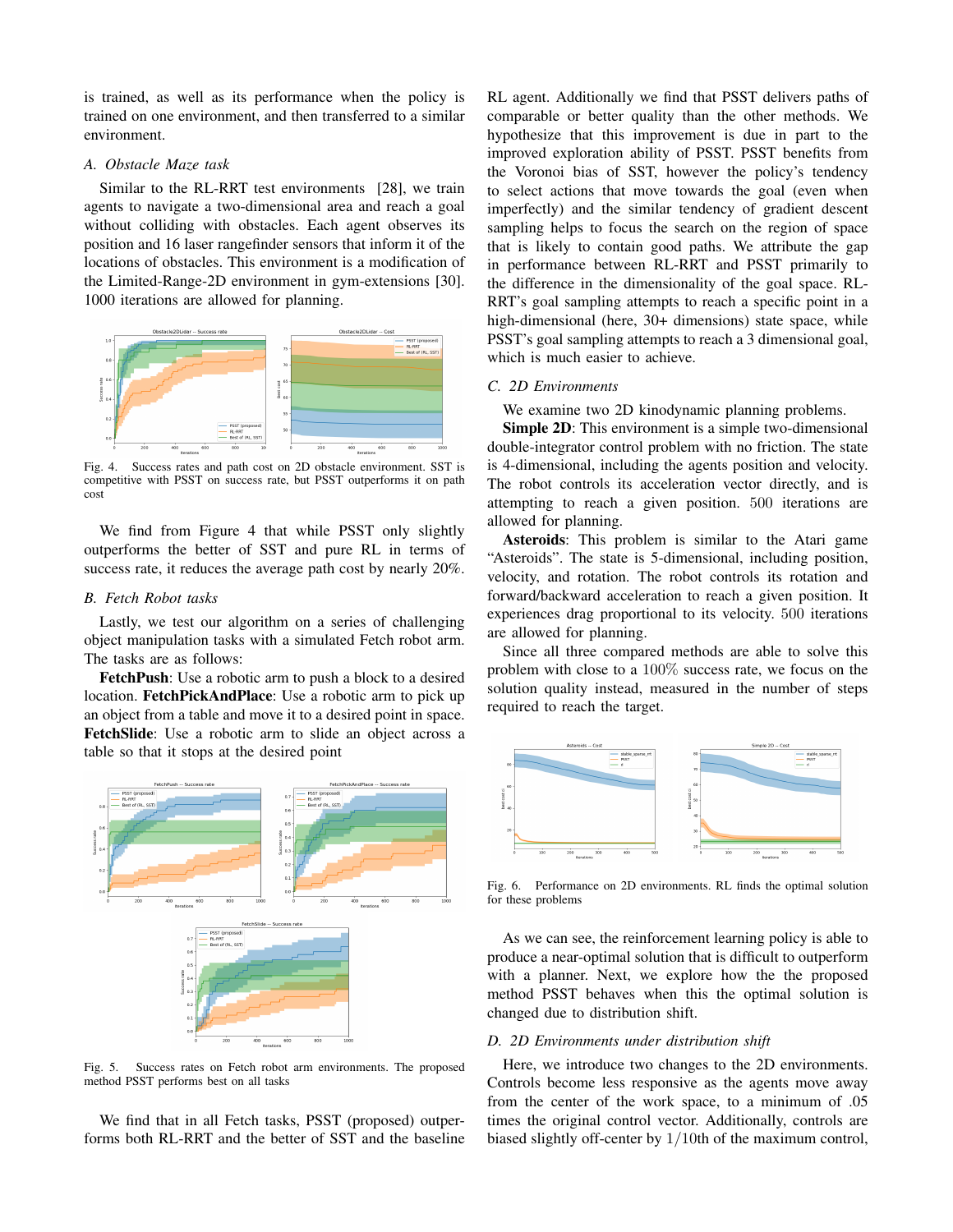causing the agents to drift unless this effect is compensated for. The RL agent is not retrained on an environment with these changes. These modifications are introduced to test the planner's ability to make use of a sub-optimal policy.



Performance on 2D environments after distributional shift. RL is suboptimal on the new environments, but PSST is still able to use the suboptimal policies to find a near-optimal solution

We find that while the RL agent's performance suffers slightly due to these changes, PSST is able to adapt while still making use of the agent's bias towards actions that performed well on the previous environments, leading it to outperform both SST and the learned agent. This implies that PSST is able to make use of the agent's bias towards certain actions to narrow the search space, even when those actions may be suboptimal. This behavior illustrates one of the key benefits of this approach  $-$  that the planner is able to provide robustness when the RL agent is an incomplete solution to the problem, due to any number of reasons such as incomplete convergence, instability, or distribution shift.

## E. Impact of policy quality on performance

One question posed by this method is how good the policy has to be in order to see noticable improvements. We attempt to answer this question by running the FetchPush experiment multiple times with policies that have been trained for varying lengths of time.



Fig. 8. PSST (proposed) success rates as a function of training time. PSST improves over SST even with minimally trained policies, and benefits from additional training even more than the base policy

Surprisingly, we find that the proposed method PSST shows improvement from training earlier and faster than the policy itself – the proposed method PSST shows noticeable improvement between epochs 2 and 4, while the pure RL agent does not see noticeable improvement until epoch 6. This is possibly because the policy learns to move in the right general direction before it learns to reliably reach the goal. While "the right general direction" will not lead to a non-trivial number of successes for the agent until its control improves further, it can be a useful heuristic for PSST. Thus we see the surprising result that the policy benefits PSST enough to outperform SST before the policy even appears to be improving by the "reward-per-episode" metric. Interestingly, PSST also seems to derive benefit from training at a faster rate than the baseline policy. The gap between PSST and the baseline policy grows as the policy receives more training, until PSST begins to approach a 100% success rate.

## F. Sample Solutions to Double Integrator Problem



Fig. 9. Sample solution for double integrator problem. Task: Navigate from start (red) to goal (green). Gray: Paths in the search tree. Blue: Final path returned by the method Left: SST, Center: RL, Right: PSST (Proposed)

The focusing effect of the proposed PSST algorithm can be seen in Figure 9, which demonstrates its search for a solution to a double integrator problem. SST has no way of biasing the search towards the goal, so it explores fully randomly, finding a poor path that does not attempt to seek the goal directly. The RL agent successfully aims for the target, but misses it due to non-convergence and is forced to loop back to hit the target. PSST's solution also aims for the target, but is able to locate a near-optimal path more easily due to the bias from the policy and gradient descent sampling. Note that PSST's explored paths (grey) tend to focus around the goal state more than SST's

## VI. CONCLUSION

In this work, we proposed PSST, a sampling-based kinodynamic planning algorithm that leverages trained RL agents to narrow its search and improve efficiency. Our approach trains two RL agents, one for efficient exploration, and one for goal-seeking, and samples from agents' policies and a purely random policy in order to efficiently explore the space. Additionally, our approach optimizes the value function of sampled points by gradient descent in order to bias the growth of the search tree towards the goal. We evaluated this approach on a number of tasks, including several challenging object-manipulation tasks using a simulated robot arm. On all tasks, we demonstrated a significant increase in performance against both pure reinforcement learning and the state-ofthe-art planning algorithm SST.

In the future, we plan to expand this work by using the planner as a supervisor to train the policies and the value functions from scratch, hopefully allowing us to make stronger convergence guarantees than other common reinforcement learning algorithms offer. Finally, we plan to demonstrate the returned paths on real robotic systems in the context of object grasping and manipulation in cluttered environments.